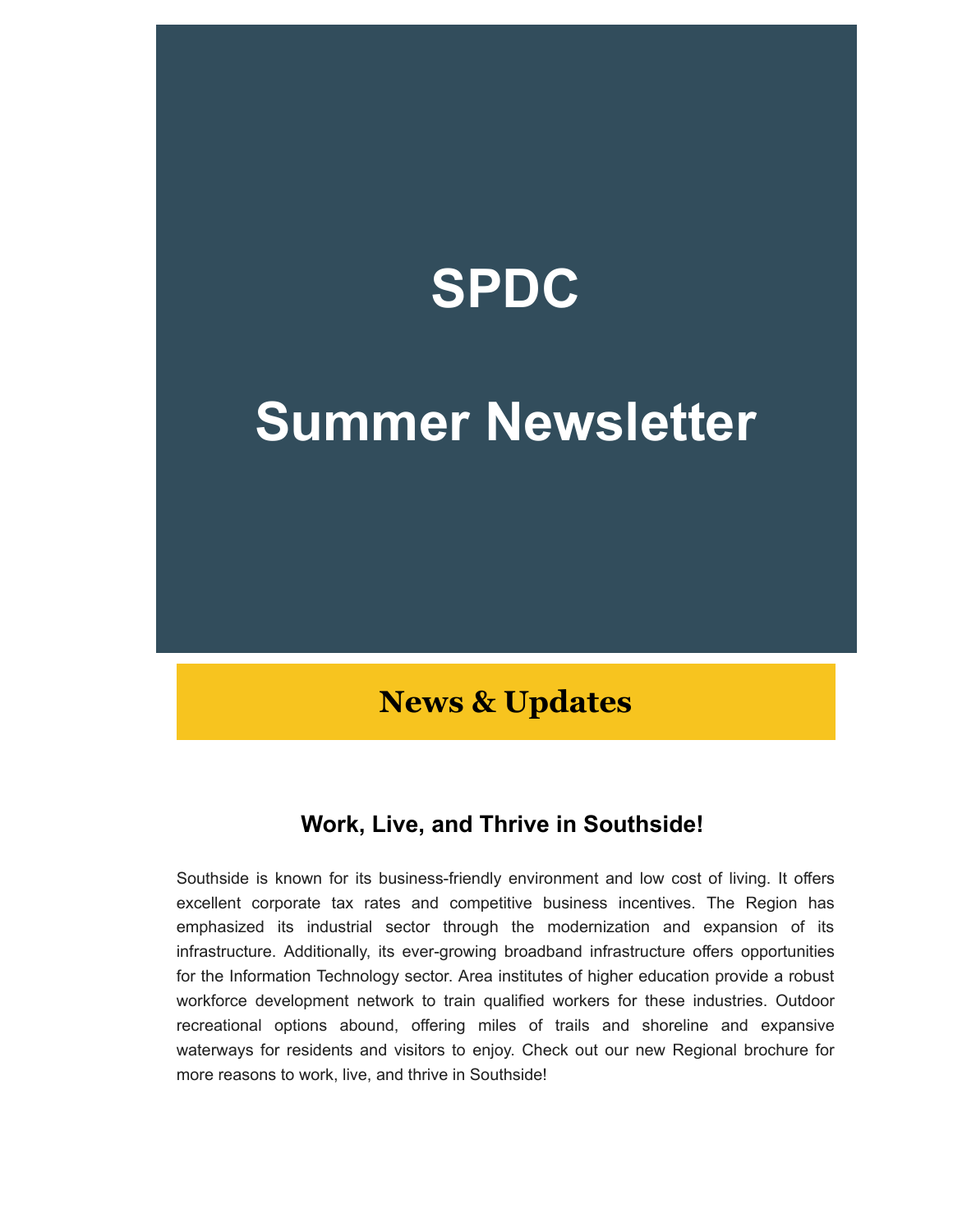





#### **[New SPDC Brochure](https://southsidepdc.us12.list-manage.com/track/click?u=96a47b8917b95330459b800d1&id=520ab1de5d&e=54dc6fb7e6)**



#### **SPDC Welcomes New Employee**

We are excited to announce that Cassandra Malone joined our staff on June 16, 2021 as our Planning Assistant. She has a diploma in Business Administration from National Business College of Roanoke, Virginia. She comes from a mental health background of serving individuals with special needs and performs various duties for the Mecklenburg County School System. An interesting fact – a few years ago, Cassandra assisted our Senior Community Planner, Sangi Cooper, with the Mecklenburg County Highway 49 Project and served as a sparkplug for the community. She is a resident of Clarksville and has one daughter. She enjoys farming and taking care of her animals that include chickens, ducks, and breeding rabbits for children to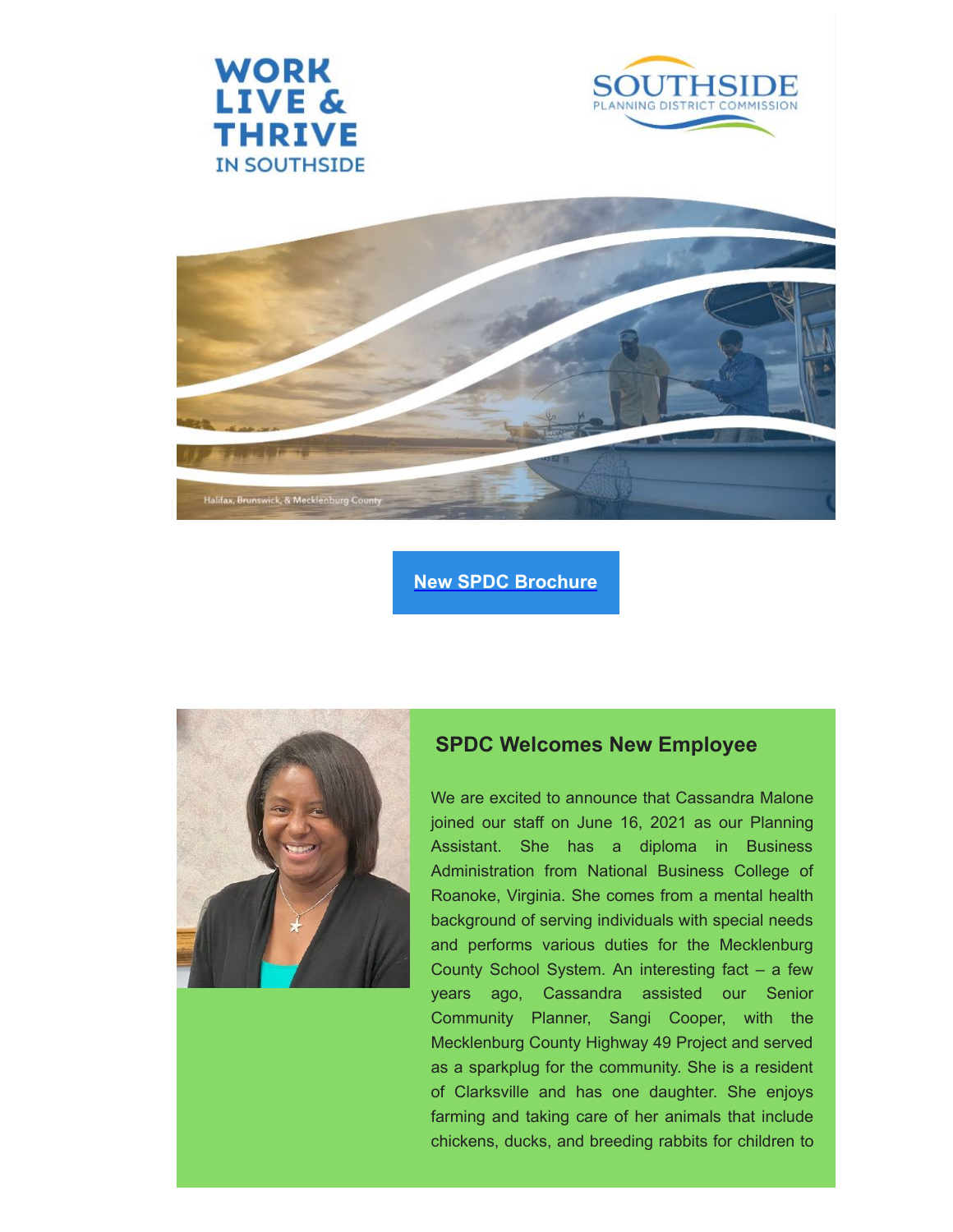enjoy. Cassandra will be assisting the Community Planners with project administration activities.

### **GIS and Mapping**

#### **Tobacco Heritage Trail**

The Tobacco Heritage Trail is a treasured resource in the Region. SPDC staff recently coordinated with the Roanoke River Rails-to-Trails Board to revamp the Trail's website. This update incorporated additional GIS mapping improvements and a dashboard displaying average temperatures and pedestrian/bicycle traffic counts. This new, more modern website includes an interactive trail map, detailed trailhead locations, and other access points. Click below to explore the new website and plan your very own visit this summer!



**[Tobacco Heritage Trail](https://southsidepdc.us12.list-manage.com/track/click?u=96a47b8917b95330459b800d1&id=cc78d23a74&e=54dc6fb7e6)**

### **New Funding Announcements**

#### **Southside Housing Development Project**

The SPDC was recently awarded a \$1,000,000 grant from Virginia's Housing Development Authority (VHDA) for a Housing Development Project to support firsttime, low-to-moderate income homebuyers. Phase I is the Poplar Creek Street Housing Project, currently in development by the Southside Outreach Group and the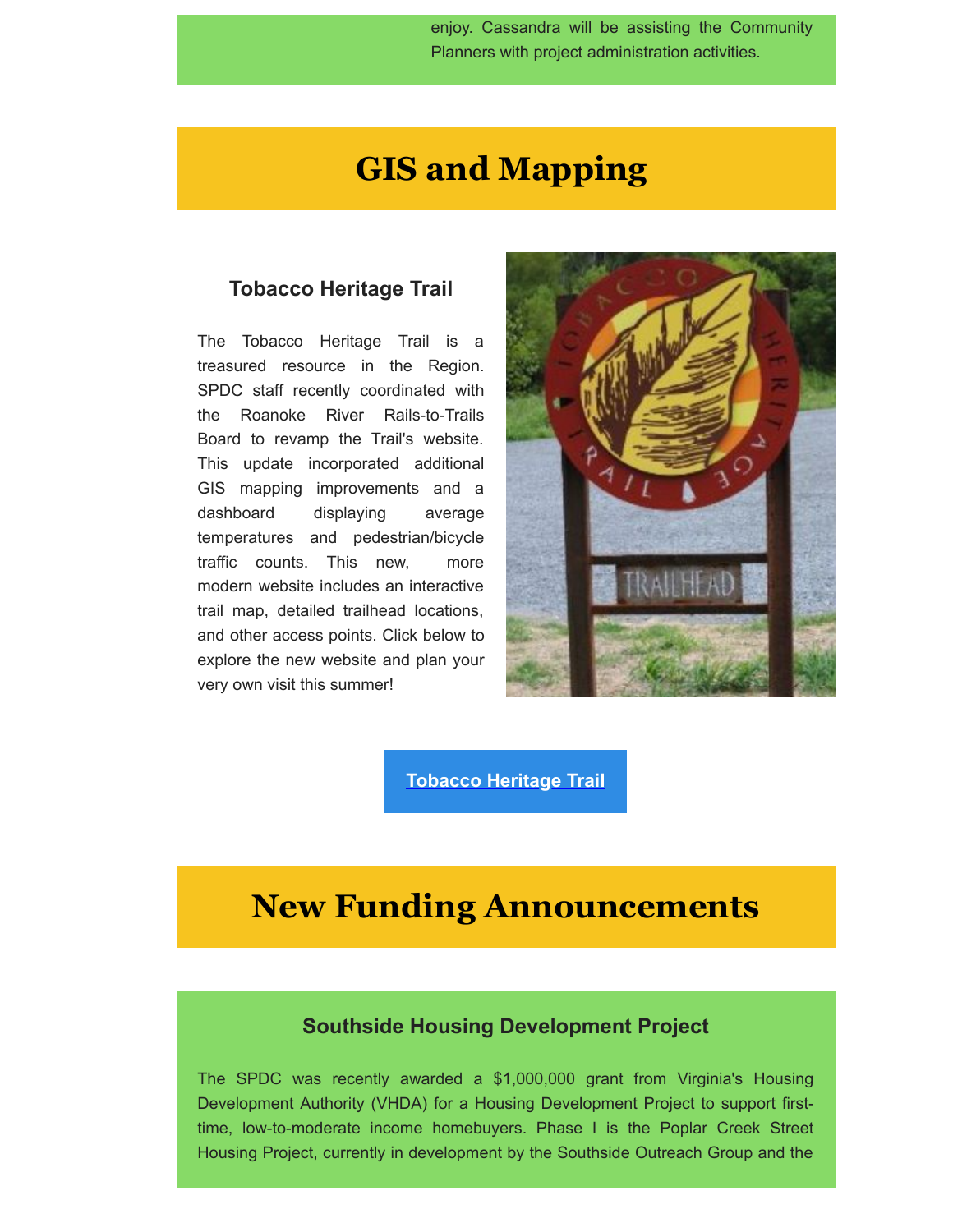Town of South Boston, which will construct sixteen (16) new, affordable duplexes comprised of thirty-two (32) one-, two-, and three-bedroom units. This will serve individuals and families whose income is 40%, 50%, and 60% of the area's median income. In Phase II, the SPDC will partner with Southside Outreach Group to create the Southside PDC Home Development Fund, a revolving fund to construct homes benefiting first-time homebuyers throughout the SPDC Region. The revolving fund will utilize VHDA's grant as seed money for the construction and development of a single-family home that will be sold to a Project qualified homebuyer. Potential homebuyers must be in the process of completing or have completed housing counseling through the Southside Outreach Group. The SPDC will organize a Housing Advisory Committee that will consist of representatives from local government offices as well as community members from around the Region. Together the Housing Advisory Committee will identify and select the locations for new homes through a fair and equitable process. The SPDC and the Southside Outreach Group will have non-voting members on the Housing Advisory Committee to offer guidance and advice throughout the process.

#### **VDOT Smart Scale**

The Southside PDC worked with several localities to help secure over \$26 million from VDOT's Smart Scale grant program during the most recent grant cycle. Funds for the projects were officially approved by the Commonwealth Transportation Board at their June meeting. The approved projects include:

1. Brunswick County - Intersection improvements at US 58 & Robinson Ferry Road (\$4,260,602)

2. Brunswick County - Improvements to US 58 between Route 46 & Brunswick Square Shopping Center (\$3,198,053)

3. Mecklenburg County - Intersection improvements to US 58 & Regional Airport Road, and US 58 and Brown Town Road (\$3,726,168)

4. Halifax County - Construction of a roundabout at the intersection of LP Bailey Memorial Hwy, N Main St, and Bethel Rd in the Town of Halifax (\$9,921,330)

5. Town of South Hill - Intersection improvements to US 58, Country Lane, and Atlantic St (\$5,181,850).

#### **Southern Virginia Food Insecurity Project**

The Town of South Hill was recently awarded \$900,000 in DHCD Urgent Need Funding. This Project is a partnership between the Town and the Southern Virginia Food Hub. The goal is to address local food insecurity which has been exacerbated by the COVID-19 pandemic. This Project will create several jobs, in addition to supporting multiple small farming businesses. "Fresh Food Boxes" will be provided to low-income residents across Southside Virginia. The Boxes will be delivered to project partner, Area Agency on Aging, locations for use in their "Homemaker Assistance" Programs. This program sends aids into the homes of elderly or impaired persons to prepare meals and assist with other daily chores. Many of the aids have reported that the residents do not have adequate food supplies in their homes for them to prepare the meals. This Project will directly address this need in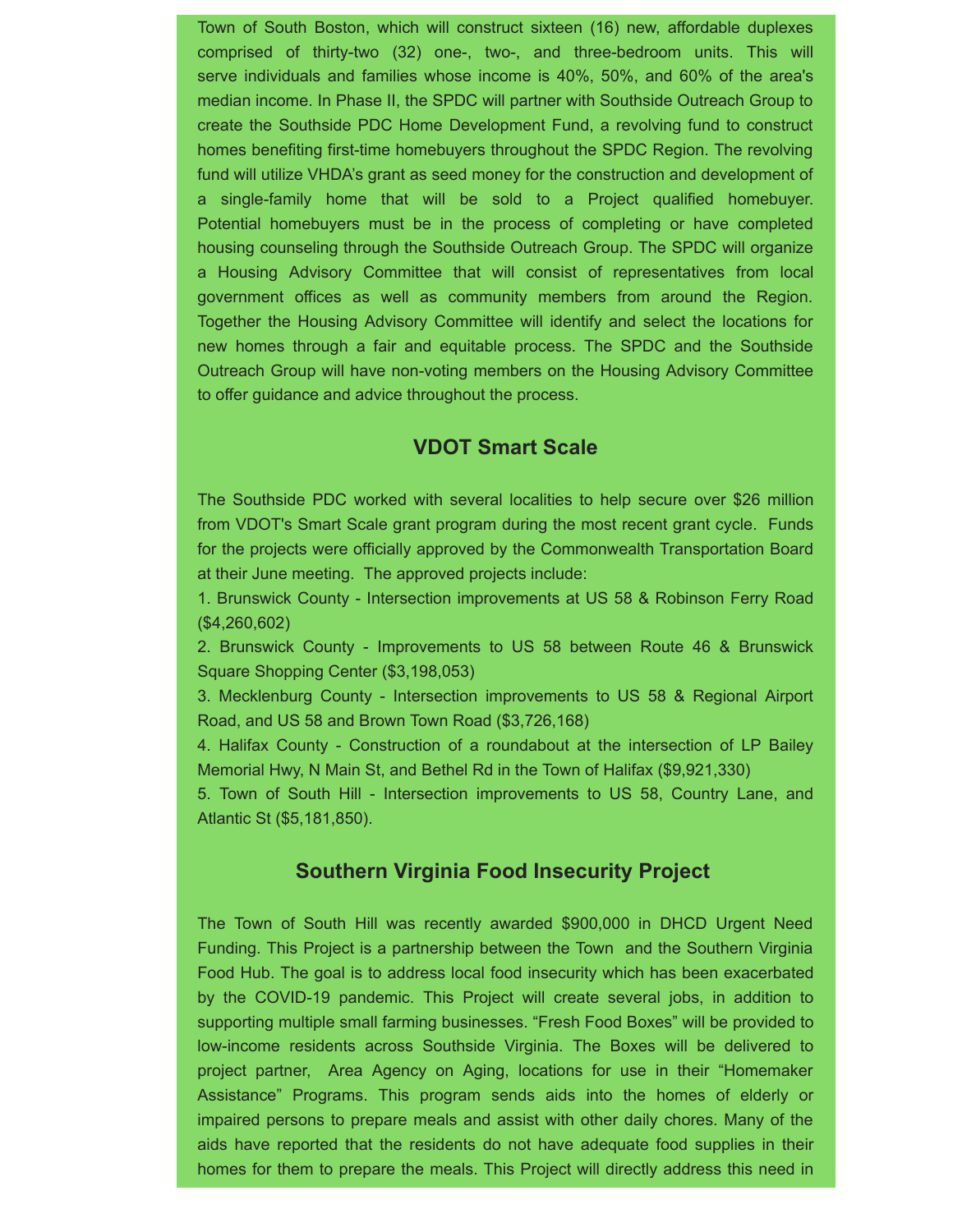support of the community's most vulnerable residents. Additionally, weekly Boxes will be delivered to area food pantries who have seen an increase in requests for assistance.

## **Resiliency**

## **HEAT EXHAUSTION OR HEAT STROKE?**

#### **HEAT EXHAUSTION HEAT STROKE SYMPTOMS SYMPTOMS** 1. Faint or dizzy 1. Throbbing headache 2. Excessive sweating 2. No sweating 3. Cool, pale, clammy skin 3. Body temp above 103° Red, hot, dry skin 4. Nausea, vomiting 4. Nausea, vomiting 5. Rapid, weak pulse 5. Rapid, strong pulse 6. Muscle cramps 6. May lose consciousness **HOW TO TREAT IT HOW TO TREAT IT** 1. Move to cooler location 1. Get emergency help 2. Drink water 2. Keep cool until treated 3. Take a cool shower or use cold compresses

#### **Heat Related Dangers**

Summer is here and it is HOT! It's a good idea to know the warning signs of heat related emergencies. Heat exhaustion can lead to heat stroke. Did you know NOT sweating after being out in the heat can be a sign of heat stroke? This sign is normally accompanied with skin that is dry and hot to the touch with complaints of dizziness and/or headache. While some people are more susceptible to heat injury than others, it can happen to anyone of any level of physical fitness. Heat stroke is a true emergency that requires immediate medical treatment, so call 911! The longer you delay getting treatment, the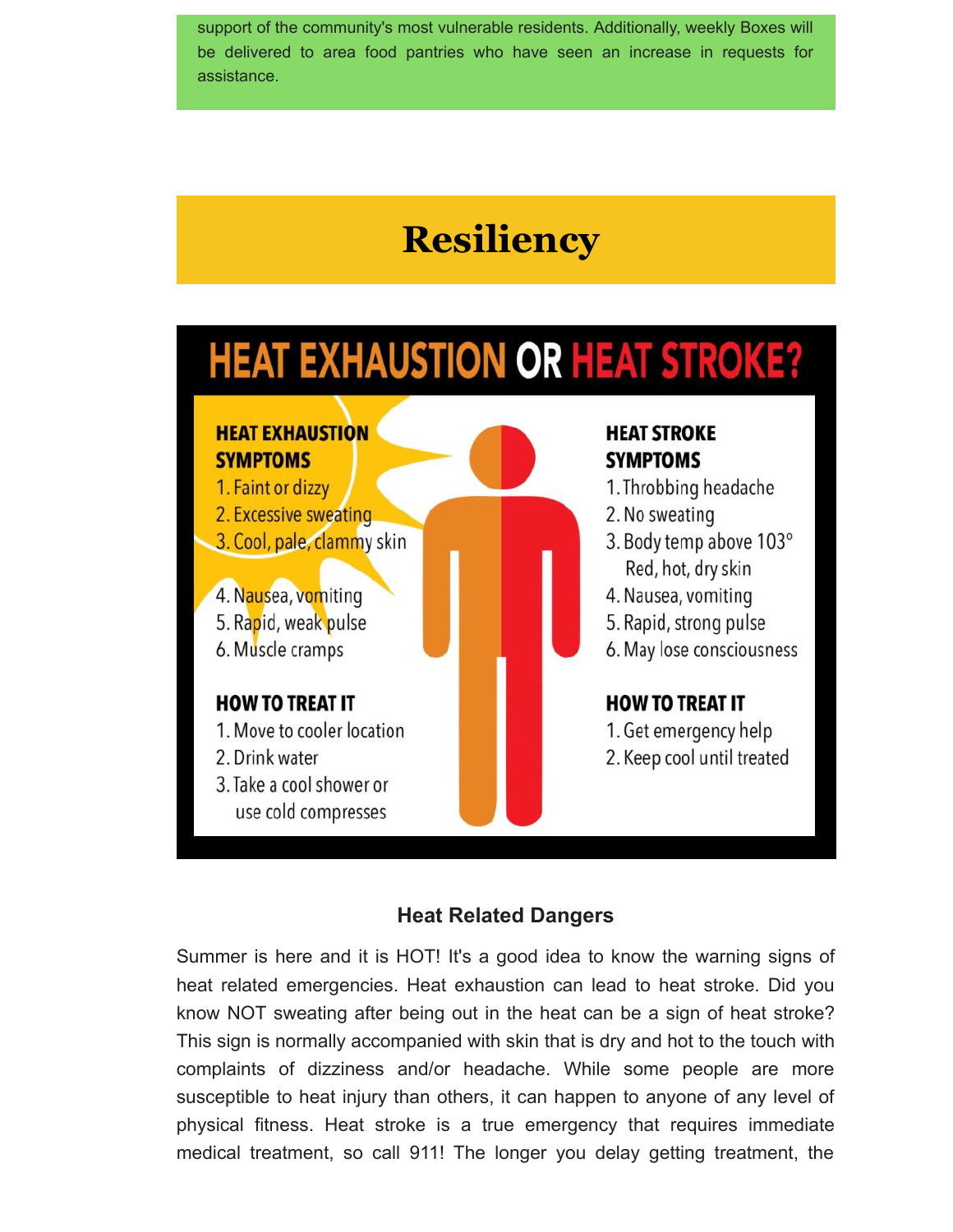higher the risk of serious complications or death. Here are some tips from the Mayo Clinic you can do while you wait for help to arrive. First, move the person into the shade or indoors and remove excess clothing. Next, cool the person with whatever means available such as placing them in a cool tub of water or shower, spray with a garden hose, or place cold, wet towels on the person's head, neck, armpits, and groin. Stay cool and resilient this Summer! Click the link below for more information.

**[Heat Emergencies](https://southsidepdc.us12.list-manage.com/track/click?u=96a47b8917b95330459b800d1&id=0fa9178bd5&e=54dc6fb7e6)**

## **COVID-19 Resources**



What is the delta variant? Do I have to worry? Is it really more dangerous than "regular" COVID-19? These are some questions that might be going through your mind as you listen to the news. What concerns you the most about this new and potentially more dangerous strain of coronavirus? Jennifer Nuzzo, DrPH, SM, epidemiologist from the Center for Health Security, answered questions about the variant's traits and what it means for those who have been vaccinated,



As the average number of new COVID-19 infections in Virginia quadrupled over the past month, vaccinations have declined and public health officials have expressed concerns. The majority of all cases, hospitalizations, and deaths since the vaccinations became available have been among unvaccinated individuals. The delta variant has made its way toward being the dominant strain of coronavirus. Even still, Virginia has not experienced the massive surges in cases seen in other states. Click the link to read more from the Richmond Times-Dispatch.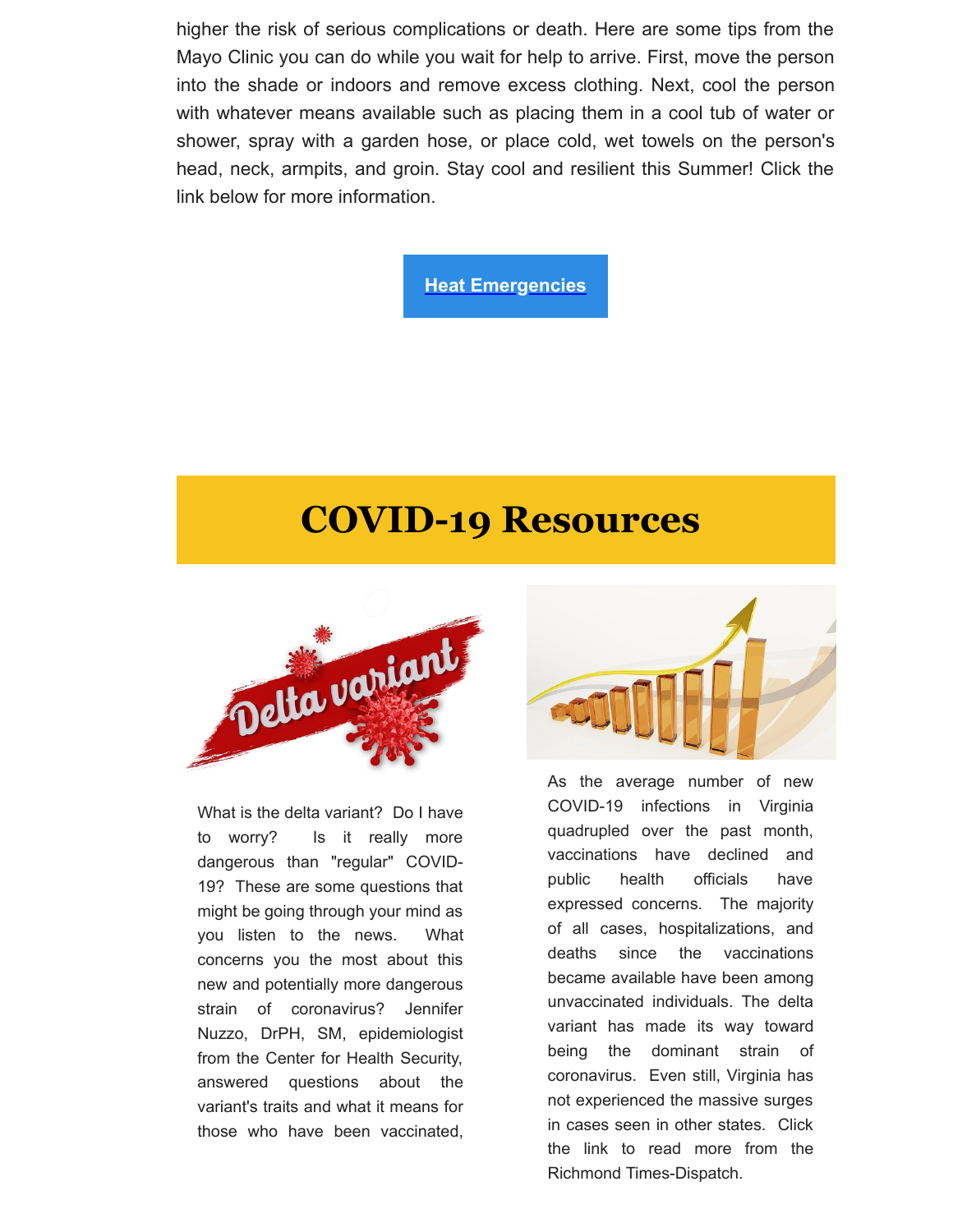and those who have not. Click the link below to read more.

#### **[COVID Cases](https://southsidepdc.us12.list-manage.com/track/click?u=96a47b8917b95330459b800d1&id=f5a8826f5d&e=54dc6fb7e6)**

**[Delta Variant Surge](https://southsidepdc.us12.list-manage.com/track/click?u=96a47b8917b95330459b800d1&id=a84b7f01a6&e=54dc6fb7e6)**



Out of adversity comes opportunity so said Benjamin Franklin. Little did he know we would be facing the adversity of a pandemic that shut down businesses for extended periods. Some forced into closing permanently. Many of those who were laid off or let go due to the pandemic found themselves looking for alternate ways to make an income. Many of them started their own business. But, starting your business isn't as easy as waking up one morning and deciding to do just that. The Small Business Administration (SBA) leads the way in educating the public about steps to Plan, Launch, Manage, Market, and Grow a small business. Using these tools as a foundation, small businesses are more likely to succeed. Read more about those steps by clicking the link below.



Governor Northam announced on July 16, 2021 that Virginia's unemployment rate dropped 0.2% to 4.3% in June, compared to 8.8% one year ago. The rate is adjusted seasonally and continues to be below the national rate of 5.8%. "Virginia's falling unemployment rate and expanding labor force show the strength of our economy and business climate," **said Governor Northam**. "We continue to be recognized as best place in America to do business because we are building a Commonwealth where both workers and employers can thrive. We can all be optimistic about what the future holds as we move beyond this pandemic." The unemployment rate in Virginia was the fourth lowest seasonally adjusted unemployment rate among the Southeast states.

**[Unemployment Rates](https://southsidepdc.us12.list-manage.com/track/click?u=96a47b8917b95330459b800d1&id=6c3b94652f&e=54dc6fb7e6)**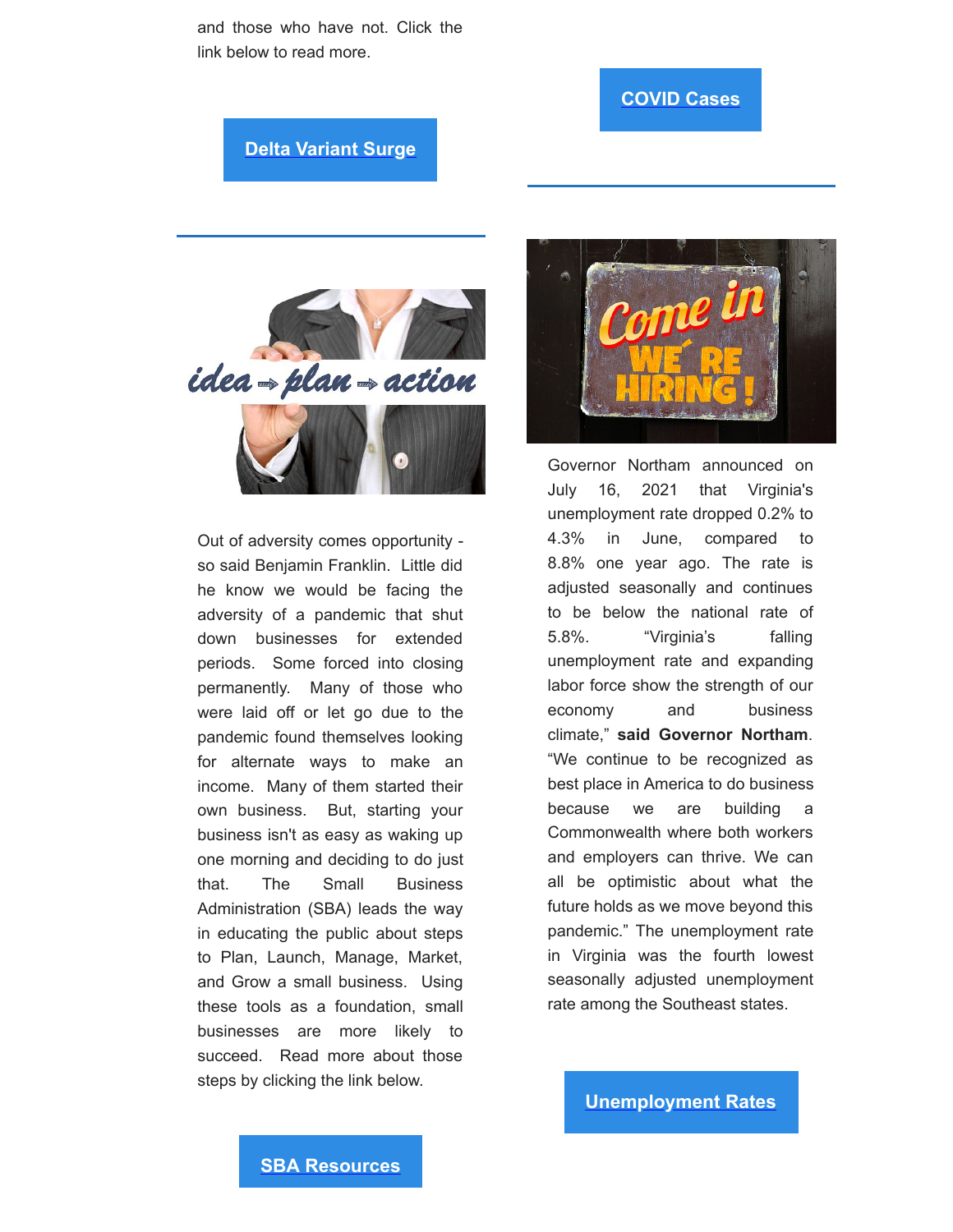



## SouthsidePDC.org

[view this email in your browser](https://mailchi.mp/577f026309aa/summer-newsletter?e=54dc6fb7e6)

*Copyright © 2020 Southside Planning District Commission, All rights reserved.*

**Contact Information: 200 S. Mecklenburg Ave, South Hill, VA 23970 434-447-7101** [www.SouthsidePDC.org](http://www.southsidepdc.org/) [info@SouthsidePDC.org](mailto:info@SouthsidePDC.org)

**Want to change how you receive these emails? You can** [update your preferences](https://southsidepdc.us12.list-manage.com/profile?u=96a47b8917b95330459b800d1&id=39127ac864&e=54dc6fb7e6&c=47ce9f09e8) **or** [unsubscribe from this list](https://southsidepdc.us12.list-manage.com/unsubscribe?u=96a47b8917b95330459b800d1&id=39127ac864&e=54dc6fb7e6&c=47ce9f09e8)**.**